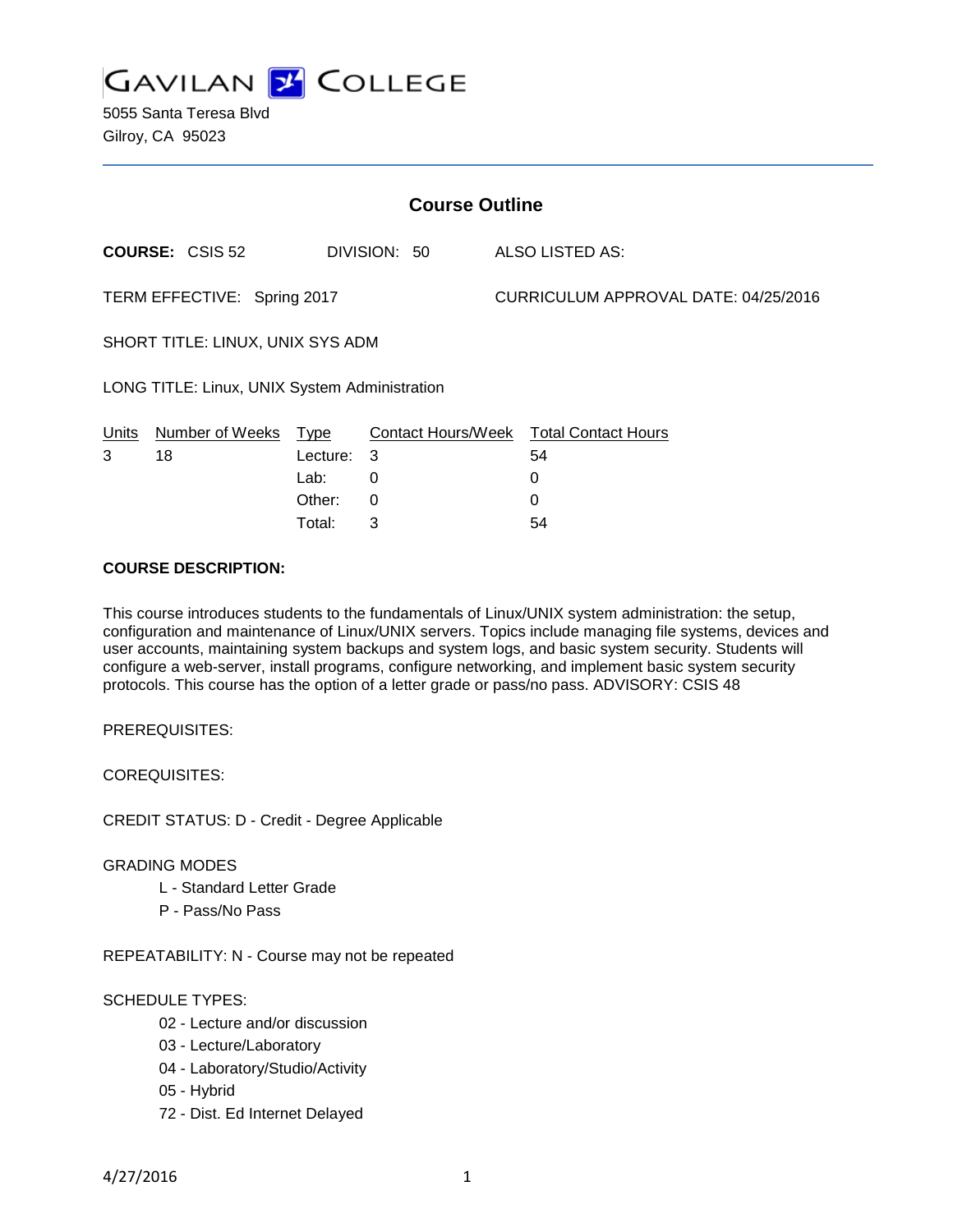### **STUDENT LEARNING OUTCOMES:**

1. Describe the system administration resources available in the Linux/UNIX documentation and on the Internet. Measure: homework, exams PLO: ILO: 7,1,2,3 GE-LO: A3, A5, A6, A7 Year assessed or anticipated year of assessment: 2017

2. Add users, configure a mail server, configure a web server and configure basic network services. Measure: Homework, projects, lab exercises PLO: ILO: 7,3,2 GE-LO: B8 Year assessed or anticipated year of assessment: 2017 3. Manage file systems and implement basic system security. Measure: Homework, projects, lab exercises PLO:

ILO: 7.3.2 GE-LO: Year assessed or anticipated year of assessment: 2017

### **CONTENT, STUDENT PERFORMANCE OBJECTIVES, OUT-OF-CLASS ASSIGNMENTS**

Curriculum Approval Date: 04/25/2016 (6 hours) History of Linux/UNIX, importance of Linux/UNIX, the various different versions of Linux/UNIX in use today. Linux/UNIX features, multitasking, multiuser, multiprocessing. Relation to DOS and Windows. Choosing and installing a distribution, which hardware is supported. Using the manuals, "man" pages, web resources. Overview of system administration tools. Student performance objectives: Students demonstrate ability to find relevant resources on the web. Homework: Read the relevant sections of the text and complete the assigned exercises. (6 hours) UNIX model of ownership of files and processes. System commands. Organization of the filesystem. Regular files, directories, character and block devices. File permissions, changing permissions, changing file ownership, hard links, symbolic links, inodes. Student performance objective: Students demonstrate ability to find change file permissions and ownership, create symbolic links. Homework: Read the relevant sections of the text and complete the assigned exercises. (6 hours) Hardware: adding new hardware, devices and drivers. Partitioning a hard disk with the fdisk program. Mounting a disk to make it part of the filesystem.

Finding information on the web about supported hardware,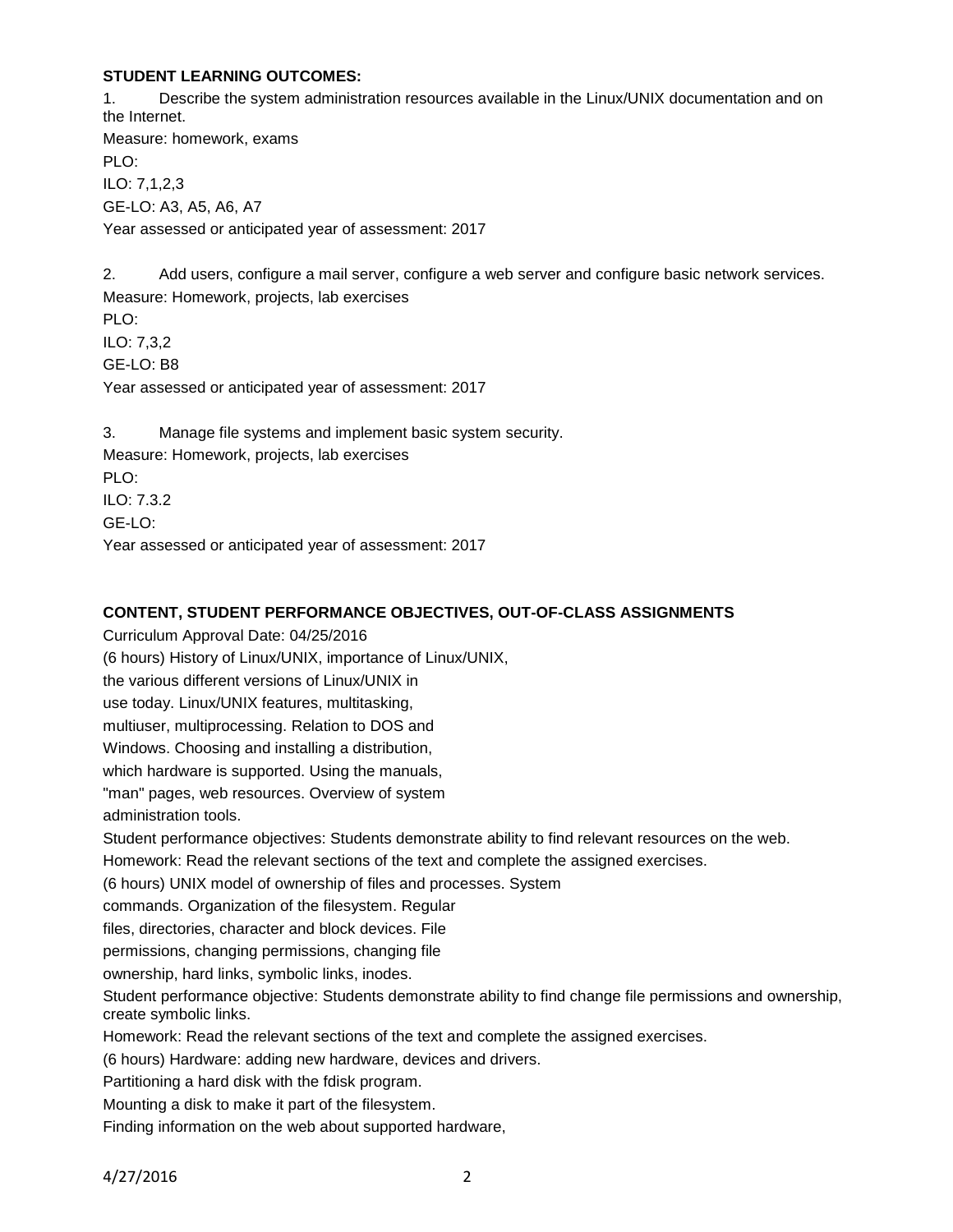finding device drivers.

Student performance objective: Students demonstrate ability to find relevant resources on the web.

Homework: Read the relevant sections of the text and complete the assigned exercises.

( 6 hours) Scheduling periodic processes, crontab files. Making

backups, archiving programs: tar, gzip, dd. Checking

log files.

Student performance objective: Students demonstrate ability to schedule periodic processes, and perform backups.

Homework: Read the relevant sections of the text and complete the assigned exercises.

(6 hours) Using the network. NFS (Network File System), DNS

(Domain Name System), TCP/IP, logging onto other

computers using telnet, transferring files between

computers using ftp, network monitoring tools, using

tcpdump.

Student performance objective: Students demonstrate ability to log onto other computers remotely, transfer files and monitor network activity.

Homework: Read the relevant sections of the text and complete the assigned exercises.

(6 hours) The Internet. Configuring the Apache web server,

creating web pages and installing them on the web

server, creating an interactive web page using forms

and C++. Allowing CGI scripts and configuring them

securely.

Student performance objective: Students demonstrate ability to configure a web server and install pages on the server.

Homework: Read the relevant sections of the text and complete the assigned exercises.

(6 hours) Email Configure a mailserver.

Configuring and using the sendmail and fetchmail

programs to send email. The POP3 and IMAP protocols.

Email attachments and faxes. Mail forwarding, mailing

lists, the mail spool directory. Mailing lists.

Student performance objective: Students demonstrate ability to configure the mailserver and send and receive user email.

Homework: Read the relevant sections of the text and complete the assigned exercises.

(6 hours) Security. Password checking and selection. Password

aging. Important file permissions. Security tools:

finding insecure passwords, protecting internet

services, monitoring changes to system files. Encryption

and Secure Shell. Online resources for up-to-date

security information.

Student performance objective: Students demonstrate ability to find relevant resources on the web.

Homework: Read the relevant sections of the text and complete the assigned exercises.

(4 hours) System Administrator best practices and ethics. Review.

(2 hours) Final Exam

## **METHODS OF INSTRUCTION:**

Lecture, computer demonstration, hands-on exercises and practices.

### **METHODS OF EVALUATION:**

The types of writing assignments required:

4/27/2016 3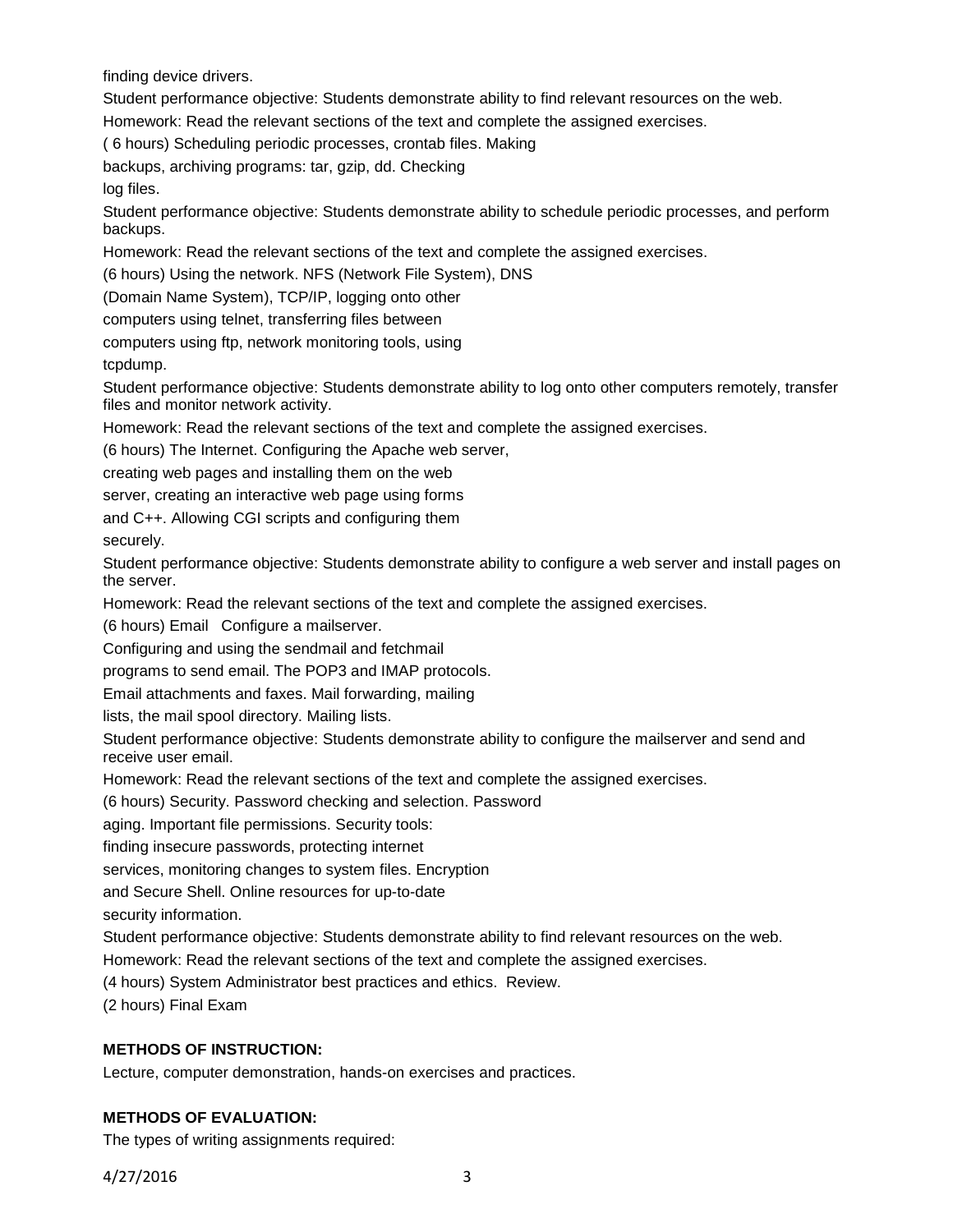Written homework Lab reports The problem-solving assignments required: Homework problems Lab reports **Quizzes** Exams The types of skill demonstrations required: Performance exams The types of objective examinations used in the course: Multiple choice Completion Other: Short answer. Other category: None The basis for assigning students grades in the course: Writing assignments: 5% - 25% Problem-solving demonstrations: 20% - 65% Skill demonstrations: 20% - 50% Objective examinations: 10% - 30% Other methods of evaluation: 0% - 0%

### **REPRESENTATIVE TEXTBOOKS:**

Required: Wale Soyinka. Linux Administration: A Beginner's Guide, Seventh Edition. McGraw-Hill Education, 2016. Or other appropriate college level text. Reading level of text, Grade: 12+ Verified by: ev

Other textbooks or materials to be purchased by the student: none

# **ARTICULATION and CERTIFICATE INFORMATION**

Associate Degree: CSU GE: IGETC: CSU TRANSFER: Transferable CSU, effective 200430 UC TRANSFER: Not Transferable

### **SUPPLEMENTAL DATA:**

Basic Skills: N Classification: I Noncredit Category: Y Cooperative Education: Program Status: 1 Program Applicable Special Class Status: N CAN: CAN Sequence:

4/27/2016 4